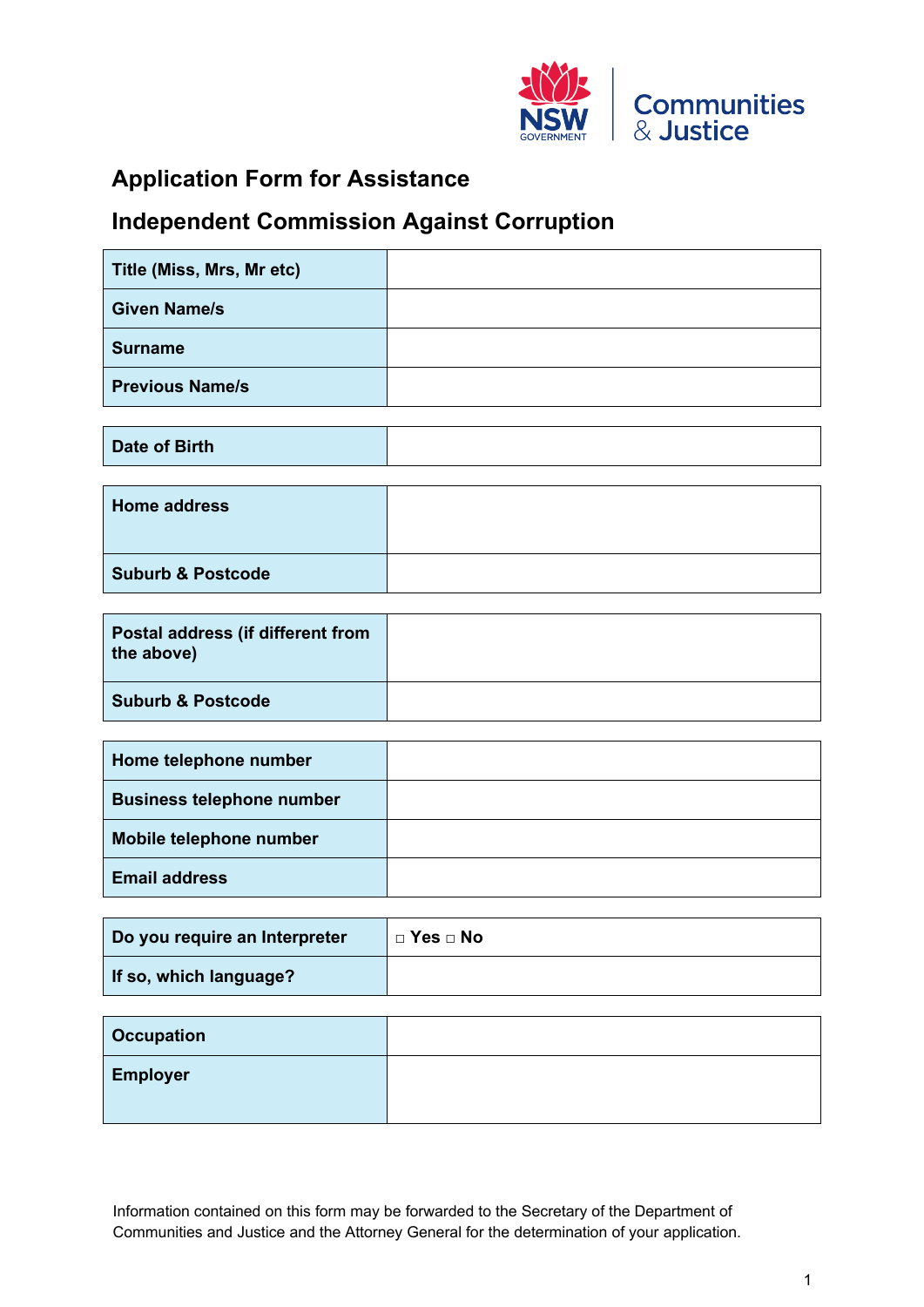

### **Have you received any of the following from the Independent Commission Against Corruption? A Notice to Make a Statement of Information? (Section 21 Notice) If so, please specify the date for compliance A Notice to Produce Documents or Things? (Section 22 Notice) If so, please specify the date for compliance A Summons to Appear Before the Independent Commission Against Corruption? If so, please specify the date for compliance**

**Will compliance with the Notice or Summons result in hardship for you? If so, please provide details.**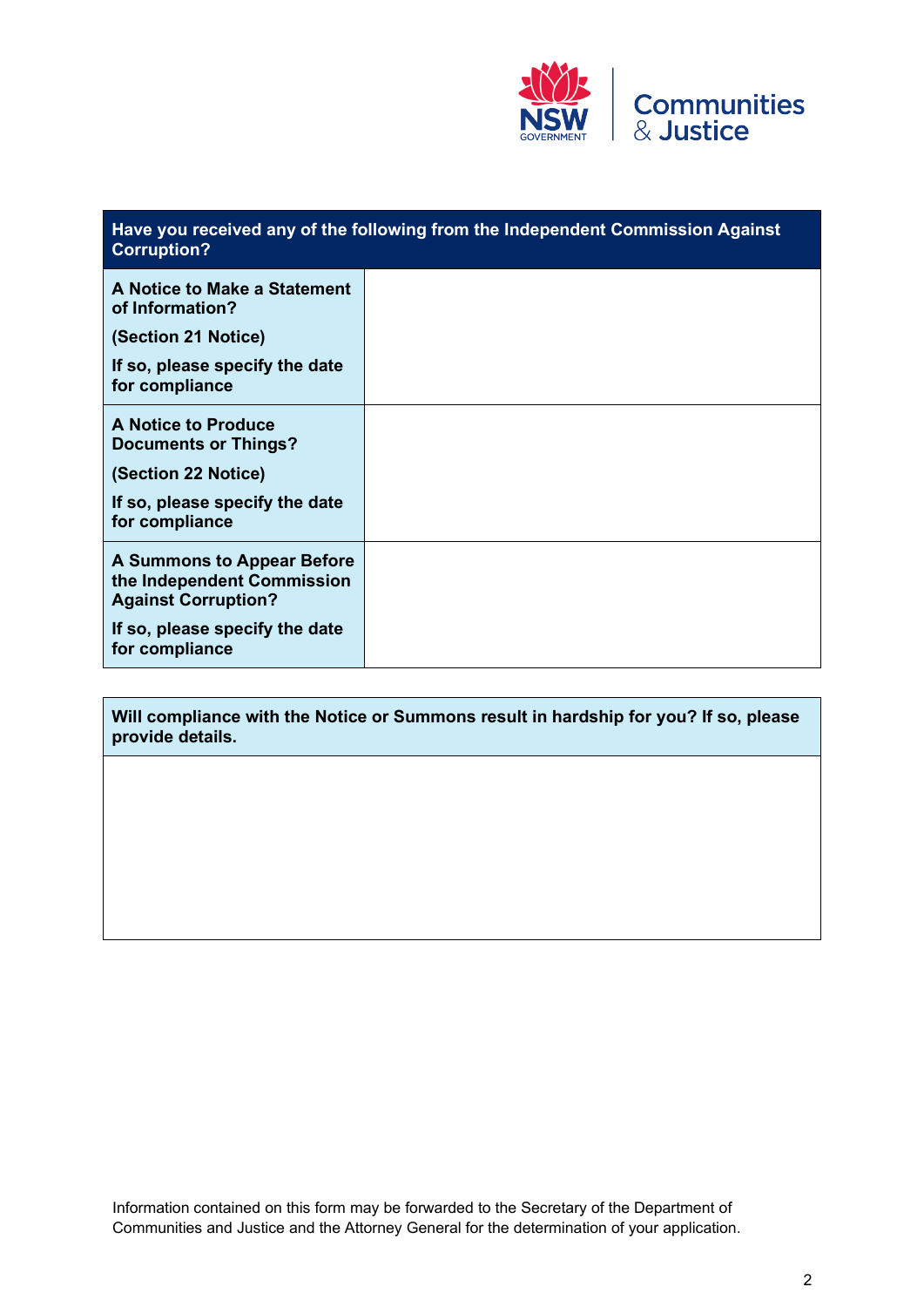

**Please state briefly the significance of the evidence you will be likely to give.**

#### **Please describe any other matter relating to your evidence which you believe may be in the public interest**

**Do you present have your own Solicitor and / or Barrister? If so, please specify their name and address.** 

| Are you or have you ever been | $\Box$ Yes, currently employed          |
|-------------------------------|-----------------------------------------|
| employed by the NSW Public    | $\vert$ $\Box$ Yes, previously employed |
| Service?                      | $\Box$ No, never employed               |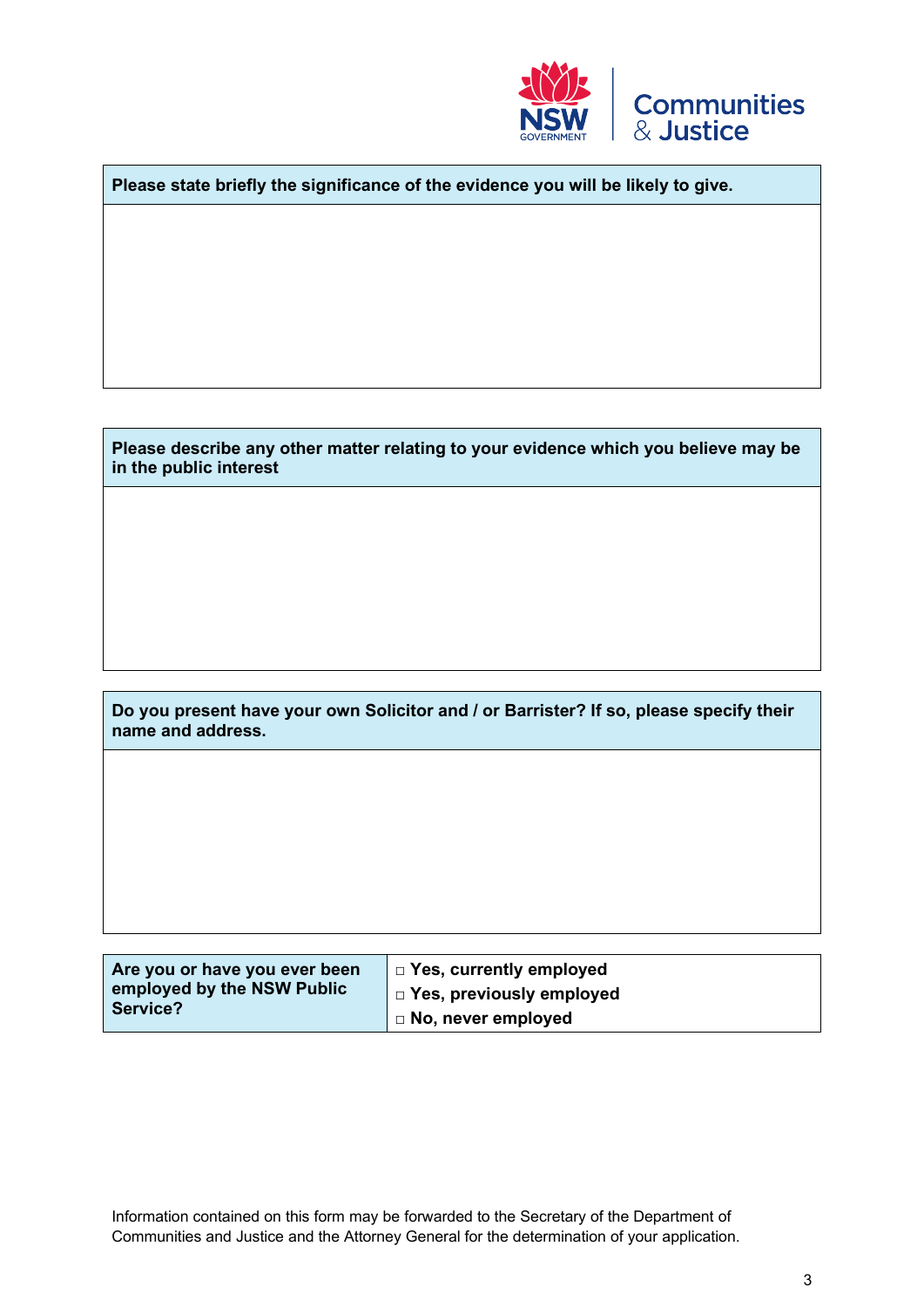

| If you answered yes to the above, please state the following:                         |  |  |
|---------------------------------------------------------------------------------------|--|--|
| <b>Current NSW Public Service</b><br>Position and name of employer<br>(if applicable) |  |  |
| <b>Last NSW Public Service</b><br>position and name of employer<br>(if applicable)    |  |  |
| Date you left the Public Service<br>(if applicable)                                   |  |  |

#### **Condition of approval:**

It is a condition of the grant of assistance that If you are convicted of an indictable offence (other than an offence that was tried summarily) as a result of the investigation or inquiry, you are required to immediately repay to the Attorney General, in full, the total amount paid to you or on your behalf for your legal representation (including interest on any such an amount calculated from the date of the advance at the rate of interest prescribed under the Uniform Civil Procedure Rules in relation to judgment debt).

The requirement to immediately repay the Attorney General will have effect if:

- a) you have not lodged an appeal against the conviction within the prescribed period, or
- b) the conviction has not been quashed on the determination of an appeal or appeals lodged within the prescribed period, or
- c) such an appeal has been lodged within the prescribed period but has been withdrawn, or has lapsed, without being determined, and no other appeal lodged within the prescribed period is pending.

I have read and understood the above condition of approval and agree to be bound by the condition.

| Signature   |  |
|-------------|--|
| <b>Date</b> |  |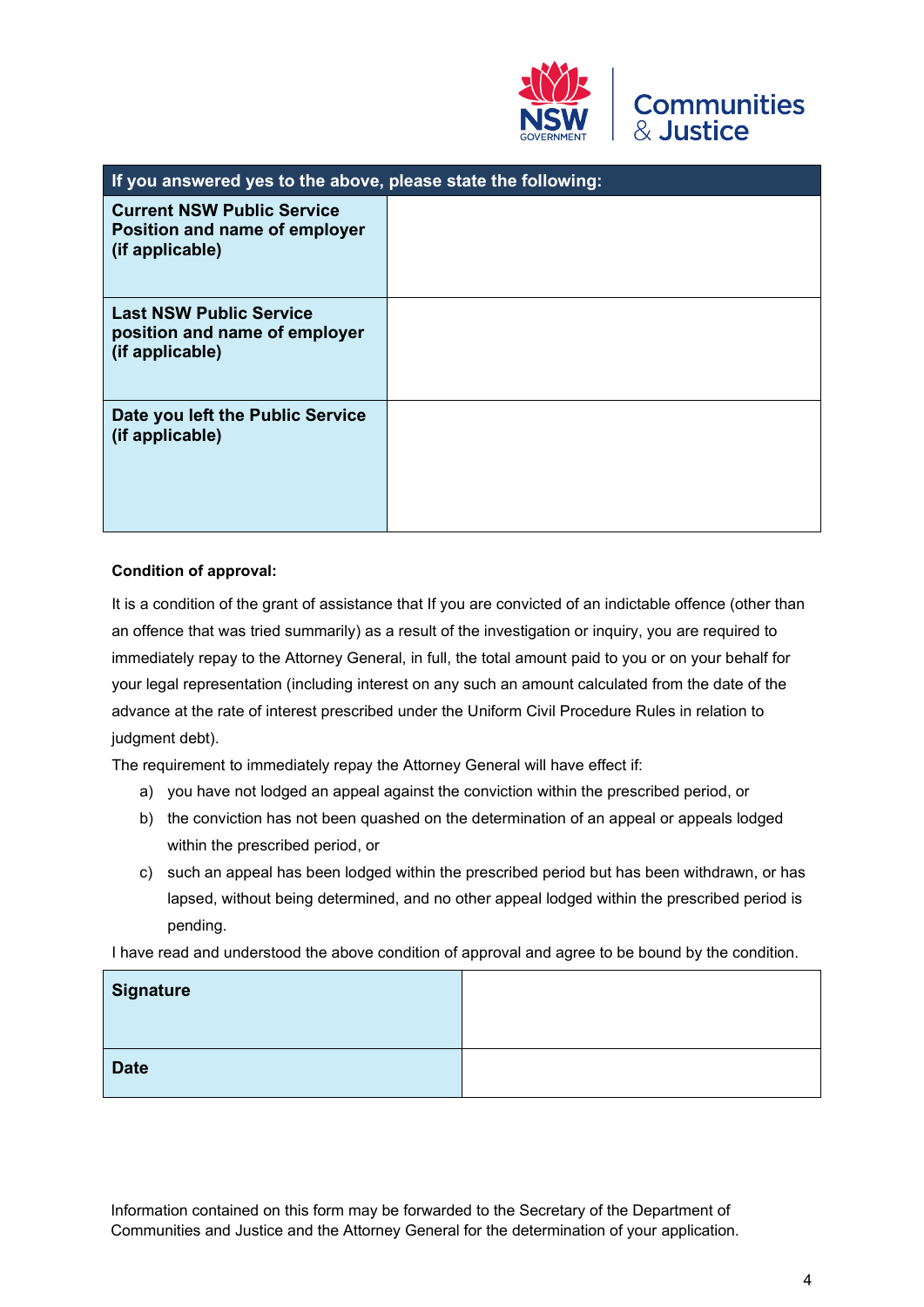

| <b>CURRENT INCOME FROM ALL SOURCES (BEFORE TAX)</b>                                                                                                                                                                                                         |                                  |               |              |
|-------------------------------------------------------------------------------------------------------------------------------------------------------------------------------------------------------------------------------------------------------------|----------------------------------|---------------|--------------|
| Give the weekly amount averaged over the<br>last twelve months.<br>This will include salary, commissions, dividends,<br>interest, rents received, pensions, annuities,<br>maintenance, drawings from partnership, company or<br>trust and any other income. | <b>Source</b>                    | <b>Amount</b> | <b>Total</b> |
| Any other monies received in the last twelve<br>months                                                                                                                                                                                                      |                                  | \$            |              |
| <b>Total income</b>                                                                                                                                                                                                                                         |                                  |               | \$           |
|                                                                                                                                                                                                                                                             | <b>DEPENDENTS</b>                |               |              |
| <b>Number of Dependents</b>                                                                                                                                                                                                                                 |                                  |               |              |
|                                                                                                                                                                                                                                                             | <b>EXPENSES (AVERAGE WEEKLY)</b> |               |              |
| Income tax                                                                                                                                                                                                                                                  |                                  |               |              |
| <b>Superannuation</b>                                                                                                                                                                                                                                       |                                  |               |              |
| <b>Food and household</b>                                                                                                                                                                                                                                   |                                  |               |              |
| Accommodation (board, rent, mortgage, rates)                                                                                                                                                                                                                |                                  |               |              |
| <b>Interest payments</b>                                                                                                                                                                                                                                    |                                  |               |              |
| <b>Motor Vehicle</b>                                                                                                                                                                                                                                        |                                  |               |              |
| Utilities (gas, telephone, electricity)                                                                                                                                                                                                                     |                                  |               |              |
| Any other regular expenses                                                                                                                                                                                                                                  |                                  |               |              |
| <b>Total expenses</b>                                                                                                                                                                                                                                       |                                  | \$            |              |
| Net income.                                                                                                                                                                                                                                                 |                                  |               | \$           |
|                                                                                                                                                                                                                                                             | <b>ASSETS</b>                    |               |              |
|                                                                                                                                                                                                                                                             | <b>Source</b>                    | <b>Amount</b> | <b>Total</b> |
| Real Estate (please provide address)                                                                                                                                                                                                                        |                                  |               |              |
| Credit in banks / financial institutions<br>(please provide name of bank etc.)                                                                                                                                                                              |                                  |               |              |
| Motor vehicles (please provide description)                                                                                                                                                                                                                 |                                  |               |              |
| <b>Shares</b>                                                                                                                                                                                                                                               |                                  |               |              |
| Interest in business partnership                                                                                                                                                                                                                            |                                  |               |              |
| <b>Furniture (household effects)</b>                                                                                                                                                                                                                        |                                  |               |              |
| Personal property (artwork, jewellery, boats<br>$etc.$ )                                                                                                                                                                                                    |                                  |               |              |
| All other property                                                                                                                                                                                                                                          |                                  |               |              |
| <b>Total Assets</b>                                                                                                                                                                                                                                         |                                  |               | \$           |